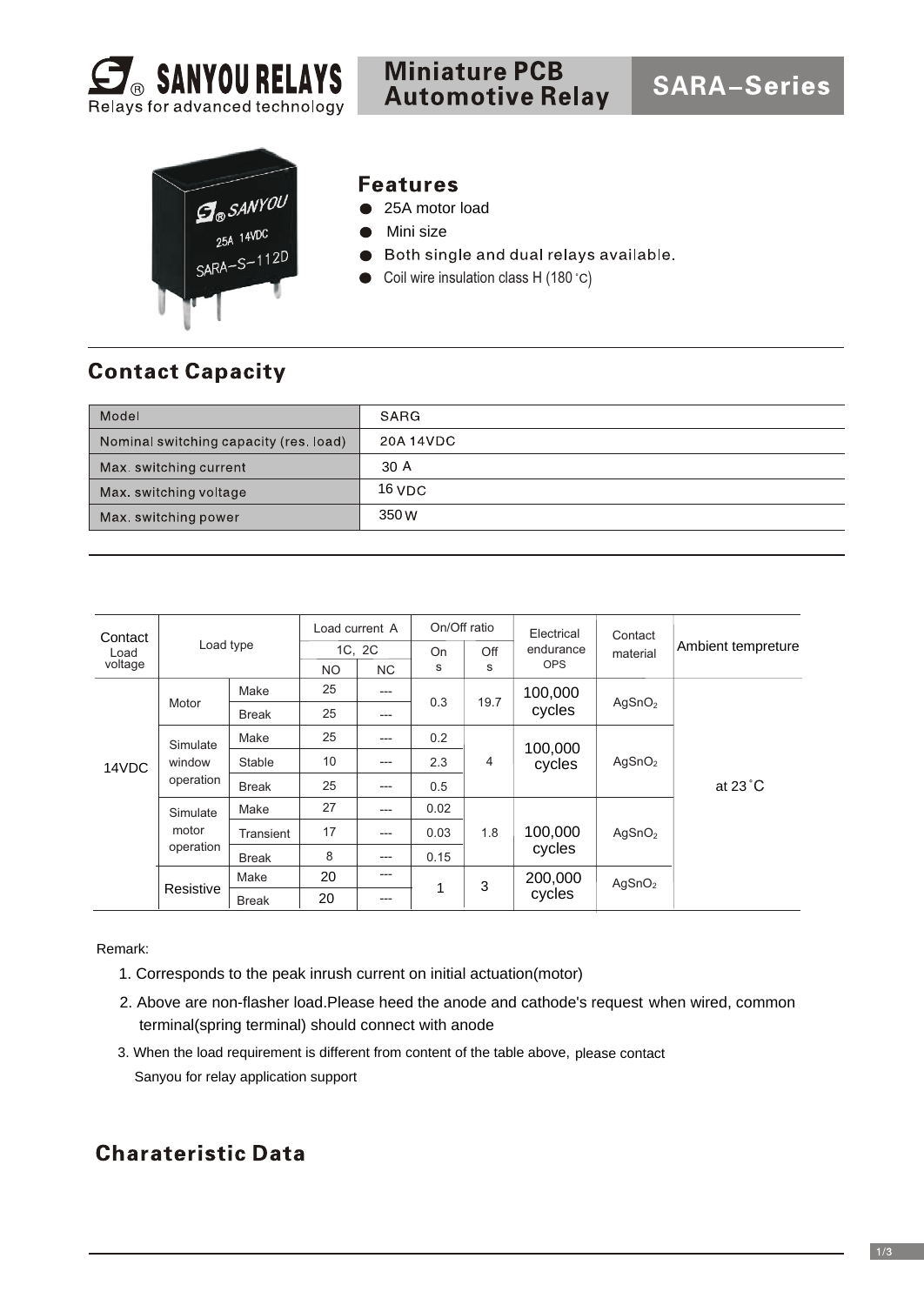# **SARA**

| Contact material                        | Silver alloy                                        |                             |  |  |  |
|-----------------------------------------|-----------------------------------------------------|-----------------------------|--|--|--|
| Initial contact resistance (at 6VDC 1A) | $100 \text{m} \Omega$ Max.                          |                             |  |  |  |
| Operate time                            | 10 msec Max                                         |                             |  |  |  |
| Release time                            | 10.<br>msec. Max.                                   |                             |  |  |  |
| Initial insulation resistance           | 100MΩ Min. (DC500V)                                 |                             |  |  |  |
| Initial dielectric strength             | Between open contacts: AC500V, 50/60Hz<br>1 Min.    |                             |  |  |  |
|                                         | Between coil and contact: AC500V, 50/60Hz<br>1 Min. |                             |  |  |  |
| Vibration resistance                    | Functional                                          | 49/ms $^2$<br>$10 - 550$ Hz |  |  |  |
|                                         | Functional                                          | 100 G Min.                  |  |  |  |
| Shock resistance                        | Destructive                                         | 10 G Min.                   |  |  |  |
| Endurance                               | Mechanical (at 10,800 ops./h)                       | 10,000,000                  |  |  |  |
| (operations)                            | (at 900 ops./h)<br>Electrical                       | 100.000                     |  |  |  |
| Ambient temperature                     | $-40^{\circ}C \sim +125^{\circ}C$ (no condensation) |                             |  |  |  |
| Unit weight                             | Approx $5.0$ q (single); $10.0$ q (dual)            |                             |  |  |  |

## Coil Data (at 20°C)

| <b>Nominal</b><br>voltage<br>(VDC) | <b>Nominal</b><br>operating<br>current | Coil<br>resistance<br>$\pm 10\%$ ( $\Omega$ ) | Pick-up<br>voltage<br>(Max.) | Drop-out<br>voltage<br>(Min.) | Max allowable<br>overdrive voltage<br>at $23^{\circ}$ C | at $85^{\circ}$ C | <b>Nominal</b><br>operating<br>power |
|------------------------------------|----------------------------------------|-----------------------------------------------|------------------------------|-------------------------------|---------------------------------------------------------|-------------------|--------------------------------------|
|                                    | $± 10\%$ (mA)                          |                                               |                              |                               |                                                         |                   |                                      |
| 12                                 | 53.33                                  | 255                                           | 7.2                          | 1.0                           | 20                                                      | 16                | Approx.<br>0.64W                     |
| 12                                 | 66.67                                  | 180                                           | 6.5                          | 1.0                           | 18                                                      | 14                | 0.8W                                 |

## **Ordering Information**

| Nomenclature |                                                                     |  |                        |                                                                                        |  |                                   |                                                |  |  |  |
|--------------|---------------------------------------------------------------------|--|------------------------|----------------------------------------------------------------------------------------|--|-----------------------------------|------------------------------------------------|--|--|--|
|              | $SARA-S$<br>12<br>X<br>$\times$<br>D                                |  |                        | $-XX$<br>Special Parameter: Nil-Standard type,<br>Letter or number-Special requirement |  |                                   |                                                |  |  |  |
|              |                                                                     |  |                        |                                                                                        |  | Contact Material: Nil-AgSnO2      |                                                |  |  |  |
|              |                                                                     |  |                        |                                                                                        |  | Contact form: Nil-Form C M-Form A |                                                |  |  |  |
|              |                                                                     |  |                        |                                                                                        |  | Coil Power: D-0.64W, H-0.8W       |                                                |  |  |  |
|              |                                                                     |  |                        |                                                                                        |  | Coil Voltage (VDC): 12            |                                                |  |  |  |
|              |                                                                     |  |                        |                                                                                        |  |                                   | Number of Poles: 1-Single relay, 2-Dual relays |  |  |  |
|              | Protective Construction: S-Flux proofed,<br>SH-Sealed type washable |  |                        |                                                                                        |  |                                   |                                                |  |  |  |
|              |                                                                     |  | Type Designation: SARA |                                                                                        |  |                                   |                                                |  |  |  |

## Outline Dimensions, Wiring Diagram, P.C. Board Layout (unit: mm)